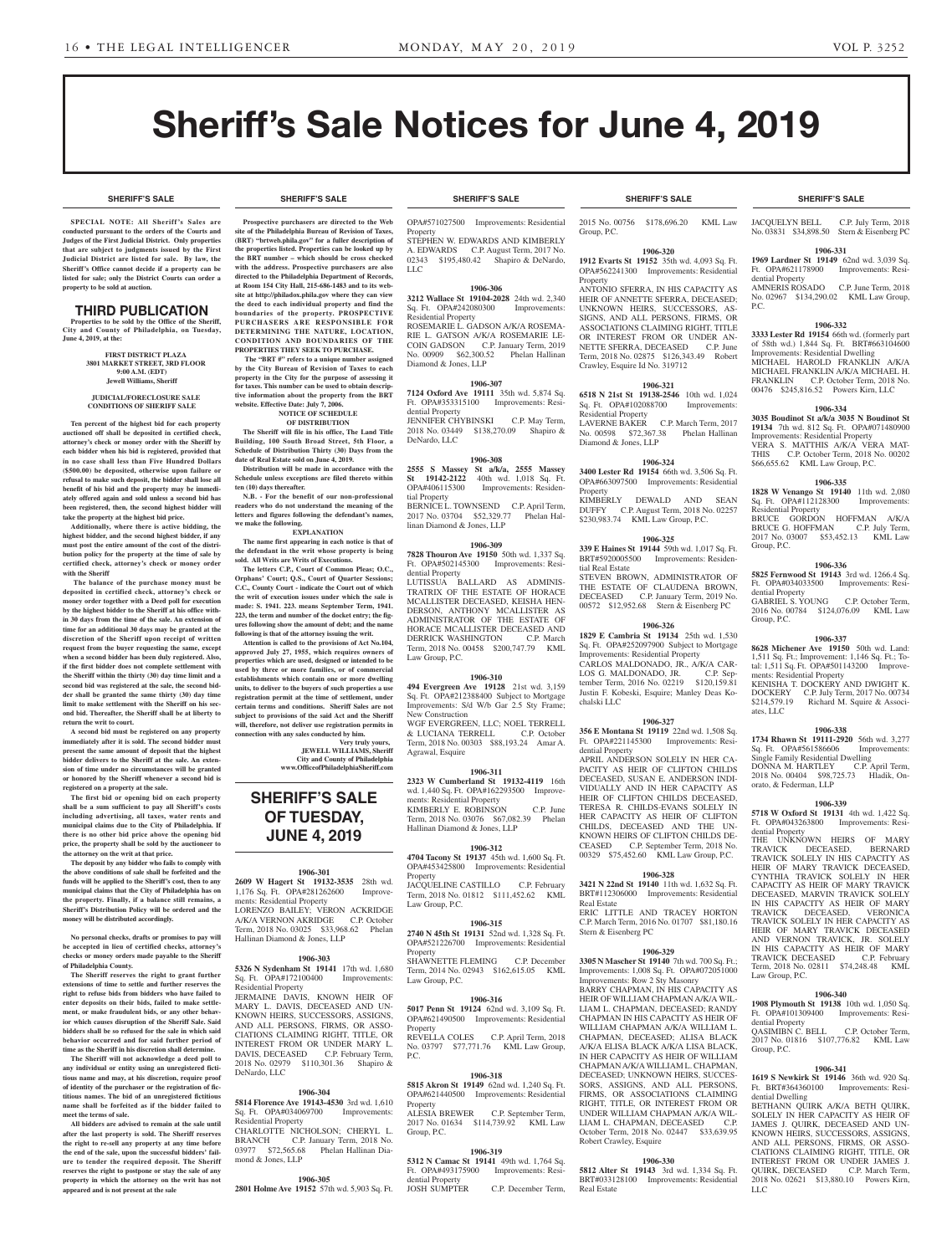# **1906-342**

**6128 N 17th St 19141** 17th wd. ROW B/ GAR 2 STY MASONRY; 1,416 Sq. Ft. BRT#172207600 Improvements: Residential Dwelling LEE-LASHELL GRANT, EXECUTRIX OF THE ESTATE OF DEBRA E. GRANT C.P.

August Term, 2016 No. 03150 \$121,281.24 McCabe, Weisberg, & Conway, LLC

# **1906-343**

**2537 E Indiana Ave 19134** 25th wd. 996 Sq. Ft. OPA#251097200 Improvements: Residential Property JOHN J. MCCLOSKEY C.P. August Term, 2018 No. 00267 \$31,609.01 KML Law Group, P.C.

# **1906-345**

**5845 Christian St 19143** 3rd wd. ROW 2 STY MASONRY; 1,290 Sq. Ft. BRT#033049400 Subject to Mortgage Improvements: Residential Dwelling

WENDELL ANDERSON, KNOWN SURVIV-ING HEIR OF AUDREY ANDERSON AND UNKNOWN SURVIVING HEIRS OF AU-DREY ANDERSON C.P. November Term, 2017 No. 01259 \$97,364.22 McCabe, Weisberg, & Conway, LLC

### **1906-346**

**5726 Colgate St 19120** 35th wd. 1,088 Sq. Ft. OPA#351318100 Improvements: Residential Property MICHELLE D. JONES C.P. June Term,

2018 No. 02443 \$119,563.06 KML Law Group, P.C.

# **1906-347**

**254 W Gorgas Ln 19119** 22nd wd. ROW B/GAR 2 STY MASONRY; 1,504 Sq. Ft. BRT#223126100 Improvements: Residential Dwelling DENISE SMITH C.P. May Term, 2018 No.

03612 \$214,636.36 McCabe, Weisberg, & Conway, LLC

# **1906-348**

**1617 S Ringgold St 19145** 36th wd. ROW 2 STY MASONRY; 948 Sq. Ft. BRT#364156300 Improvements: Residential Dwelling TONY CURTIS LEWIS A/K/A TONY LEW-IS C.P. October Term, 2018 No. 00433 \$45,254.60 McCabe, Weisberg, & Conway,  $LI$ 

### **1906-349**

**345 E Upsal St 19119** 22nd wd. ROW B/GAR 2 STY MASONRY; 956 Sq. Ft. BRT#221097300 Improvements: Residential Dwelling

ABIMBOLA OSHOGBO, ADMINISTRA-TRIX OF THE ESTATE OF DONALD LEROY BRADFORD A/K/A RASHEED ZULUBABA OSHOGBO C.P. October Term, 2017 No. 04128 \$70,456.16 McCabe, Weisberg, & Conway, LLC

# **1906-350**

**609 N 65th St 19151** 34th wd. 1,275 Sq. Ft. OPA#344291700 Improvements: Residential Property

TYRA R. BYRD A/K/A TYRA RUTH BYRD A/K/A TYRA BYRD C.P. May Term, 2018 No. 02239 \$96,654.92 KML Law Group, P.C.

# **1906-351**

**1915 S Hemberger St 19145** 48th wd. 765 Sq. Ft. OPA#482227400 Improvements: Sq. Ft. OPA#482227400

Residential Property LUCIUS WALKER SOLELY IN HIS CA-PACITY AS HEIR OF CAREATHIA ANN WALKER DECEASED, PATRICIA WALKER SOLELY IN HER CAPACITY AS HEIR OF CAREATHIA ANN WALKER DECEASED AND SHIRLEY WALKER INDIVIDUALLY AND IN HER CAPACITY AS HEIR OF CAREATHIA ANN WALKER DECEASED C.P. September Term, 2018 No. 03747 \$23,511.23 KML Law Group, P.C.

# **1906-352**

**205-11 N 4th St #C5 a/k/a 205-11 N 4th St 19106** 5th wd. 0 Sq. Ft. OPA#888052386 Improvements: Residential Property TIM ROSE, TOKUNBOH ROSE AND TOYIN ROSE C.P. August Term, 2017 No. 00545

# \$320,242.18 KML Law Group, P.C. **1906-353**

**1645 S 27th St 19145** 36th wd. 930 Sq. Ft. BRT#364294000 Improvements: Residential

Dwelling UNKNOWN HEIRS, SUCCESSORS, AS-SIGNS, AND ALL PERSONS, FIRMS, OR ASSOCIATIONS CLAIMING RIGHT, TITLE, OR INTEREST FROM OR UNDER JOHN J. LAYMAN, DECEASED C.P. No-vember Term, 2018 No. 00976 \$32,229.48 Martha E. Von Rosenstiel, P.C., Martha E. Von Rosenstiel, Esquire, Heather Riloff, Esquire, Tyler J. Wilk, Esquire

# **1906-354**

**1117 Wallace St 19123** 14th wd. 1,150 Sq. Ft.

OPA#141295600 Improvements: Residential Property ANGELA F. VENABLE AS ADMINISTRA-TRIX OF THE ESTATE OF WILLIAM VEN-ABLE, JR. DECEASED C.P. October Term, 2018 No. 02614 \$268,078.67 KML Law

# **1906-355**

Group, P.C.

**6626 Lansdowne Ave 19151** 34th wd. 1,135 Sq. Ft. OPA#344022900 Improvements: Residential Property CHARITA N. HENRY C.P. October Term, 2017 No. 03622 \$77,761.59 Shapiro &

# DeNardo, LLC

**1906-356 274 W Delphine St a/k/a 274 Delphine St 19120** 42nd wd. 666 Sq. Ft. OPA#422263300 Improvements: Residential Property THE UNKNOWN HEIRS OF YING CHANG, DECEASED AND KING KOCH TRUONG SOLELY IN HIS CAPACITY AS HEIR OF YING CHANG, DECEASED C.P. Septem-ber Term, 2017 No. 00827 \$75,019.72 KML Law Group, P.C.

**1906-357**

# **4553 Oakmont St 19136** 65th wd. 1,139 Sq. Ft. OPA#651082400 Improvements: Residential Property MAX FANIN AND DANIELLE R. FANIN A/K/A DANIELLE FANIN C.P. December Term, 2017 No. 01220 \$106,188.62 KML Law Group, P.C.

# **1906-358**

**908 E Sanger St a/k/a 908 Sanger St 19124**  35th wd. 1,061 Sq. Ft. OPA#351203000 Improvements: Residential Property JULIO GARCIA JR. AND VIRGIN GARCIA A/K/A VIRGEN M. GARCIA C.P. April Term, 2018 No. 03434 \$32,327.30 KML Law Group, P.C.

# **1906-359**

**1517 E Berks St 19125** 18th wd. 865 Sq. Ft. OPA#181208300 Improvements: Residential Property MICHAEL JOSEPH DEVINE AND CARO-LYN A. FLYNN A/K/A CAROLIN A. FLY-C.P. October Term, 2018 No. 01927 \$43,455.44 KML Law Group, P.C.

# **1906-360**

**2330 78th Ave 19150** 50th wd. 1,920 Sq. Ft.; Improvements: 1,216 Sq. Ft. OPA#501434200 Improvements: Row B/gar 2 Sty Masonry HERBERT WOODS, IN HIS CAPACITY AS HEIR OF MARY WOODS; UNKNOWN HEIRS, SUCCESSORS, ASSIGNS, AND ALL PERSONS, FIRMS, OR ASSOCIATIONS CLAIMING RIGHT, TITLE, OR INTEREST FROM OR UNDER MARY WOODS C.P. May Term, 2017 No. 01893 \$131,299.89 Robert Crawley, Esquire

# **1906-361**

**5156 Leiper St 19124** 62nd wd. 1,473 Sq. Ft. OPA#621475000 Improvements: Residential Property THE UNKNOWN HEIRS OF FRANCES E. MARTIN, DECEASED AND JOSEPH EG-<br>ANOLF C.P. April Term. 2018 No. 04708 C.P. April Term, 2018 No. 04708

**1906-362**

\$36,712.27 KML Law Group, P.C.

#### **8849 E Roosevelt Blvd 19152** 57th wd. 3,396 Sq. Ft. OPA#571162500 Improvements: Residential Property FREDERICK C. JAMES C.P. November Term, 2017 No. 01556 \$141,139.98 KML

Law Group, P.C.

# **1906-363**

**1951 72nd Ave 19138** 50th wd. 1,050 Sq. Ft. OPA#101301400 Improvements: Residential Property JOURDON E. MCPHERSON A/K/A JOUR-DON MCPHERSON C.P. October Term, 2018 No. 01097 \$112,574.87 KML Law Group, P.C.

# **1906-364**

**8035 Mars Pl 19153** 40th wd. ROW B/ GAR 2 STY MASONRY; 1,260 Sq. Ft. BRT#405882644 Improvements: Residential Dwelling RAYMOND A. BANKS, ADMINISTRATOR OF THE ESTATE OF ALICE GEIGER C.P. May Term, 2018 No. 00131 \$122,034.63 McCabe, Weisberg, & Conway, LLC

# **1906-365**

**902 Murdoch Rd 19150** 50th wd. 3,240 Sq. Ft.; Improvements: 1,552 Sq. Ft. OPA#502514200 Improvements: S/d W/b Gar 2 Sty Masonry

FREDERICK BROOKS C.P. May Term, 2018 No. 00255 \$117,808.64 Robert Crawley, Esquire

# **1906-367**

**4948 Pennway St 19124** 23rd wd. 1,582 Sq. Ft. OPA#233094800 Subject to Mortgage Improvements: Residential Property AURELKIS C. NIEVES, A/K/A AURELKIS

# C. TORRES; ALBERTO NIEVES C.P.

September Term, 2017 No. 01776 \$48,704.26 Cristina L. Connor, Esquire; Manley Deas Kochalski, LLC

# **1906-368**

**3900 Ford Rd Apt 10Q 19131** 52nd wd. Land Area: 0 Sq. Ft.; Improvement Area: 1,217 Sq. Ft. OPA#888520155 Improvements: Res Condo 5+ Sty Masonry UNKNOWN HEIRS, SUCCESSORS, AS-SIGNS AND ALL PERSONS, FIRMS OR AS-SOCIATIONS CLAIMING RIGHT, TITLE OR INTEREST FROM OR UNDER GERTRUDE CRAWLEY, DECEASED; CLEOPATRA MADDOX, IN HER CAPACITY AS HEIR OF GERTRUDE CRAWLEY, DECEASED: AL-

LEN DAVIS, IN HIS CAPACITY AS HEIR OF JACQUELYN CRAWLEY-DAVIS, DE-CEASED C.P. May Term, 2018 No. 02685 \$33,026.89 Robert Crawley, Esquire

# **1906-369**

**335 E Rockland St 19120** 42nd wd. 1,281 Sq. Ft. OPA#421122200 Subject to Mortgage Improvements: Residential Property UNKNOWN HEIRS AND/OR ADMINIS-TRATORS TO THE ESTATE OF JAMES J. MATTOS C.P. September Term, 2018 No. 03214 \$63,159.82 Cristina L. Connor, Esquire; Manley Deas Kochalski, LLC

**1906-370 1350 E Airdrie St 19124** 33rd wd. 900 Sq. Ft. OPA#331238400 Improvements: Residential Property ROSALINE SERRANO C.P. November

Term, 2016 No. 01313 \$63,491.13 KML Law Group, P.C.

# **1906-371**

**6472 Matthews St 19119** 22nd wd. 2,323 Sq. Ft. OPA#221289500 Subject to Mortgage Improvements: Residential Property PAMELA MONTGOMERY, A/K/A PAMELA L. MONTGOMERY C.P. October Term, 2018 No. 00645 \$157,426.19 Cristina L. Connor, Esquire; Manley Deas Kochalski, LLC

### **1906-372**

**2908 N Howard St 19133-4128** 7th wd. 800 Sq. Ft. OPA#071074800 Residential Property HECTOR M. CARRION A/K/A HECTOR CARRION C.P. November Term, 2018 No.

02715 \$33,440.91 Phelan Hallinan Diamond & Jones, LLP

# **1906-373**

**3108 N Spangler 19132** 38th wd. 1,575 Sq. Ft. OPA#382192600 Subject to Mortgage Subject to Rent Improvements: Residential Property

UNKNOWN HEIRS AND/OR ADMINISTRA-TORS OF THE ESTATE OF IDA KENNEDY, A/K/A IDA E. KENNEDY, A/K/A IDA ELIZ-ABETH KENNEDY; LORETTA L. FALCON, A/K/A LORETTA LEE FALCON, AS BE-LIEVED HEIR AND/OR ADMINISTRATOR TO THE ESTATE OF IDA KENNEDY, A/K/A IDA E. KENNEDY, A/K/A IDA ELIZABETH KENNEDY; DONALD L. FALCON, AS BE-LIEVED HEIR AND/OR ADMINISTRATOR TO THE ESTATE OF IDA KENNEDY, A/K/A IDA E. KENNEDY, A/K/A IDA ELIZABETH KENNEDY; TEMEKA MURRAY, AS BE-LIEVED HEIR AND/OR ADMINSTRATOR TO THE ESTATE OF CURTIS L. JAMES; UNKNOWN HEIRS AND/OR ADMINIS-TRATORS OF THE ESTATE OF CURTIS L. JAMES C.P. August Term, 2017 No. 00756 \$5,648.36 Meredith H. Wooters, Esquire; Manley Deas Kochalski, LLC

# **1906-374**

**3333 Comly Rd Unit 42 19154** 66th wd. 900 Sq. Ft. OPA#888660683 Subject to Mortgage Improvements: Residential Property PAUL WARNER C.P. October Term, 2018 No. 01190 \$66,560.72 Meredith H. Wooters, Esquire; Manley Deas Kochalski, LLC

### **1906-375**

**582 Rector St 19128** 21st wd. 2,939 Sq. Ft. OPA#213139000 Subject to Mortgage Improvements: Residential Property DAVID BROTSCHUL, A/K/A DAVID J. BROTSCHUL C.P. February Term, 2018 No. 01402 \$92,177.10 Meredith H. Wooters, Esquire; Manley Deas Kochalski, LLC

# **1906-376**

**7206 Horrocks St 19149** 54th wd. 1,485 Sq. Ft. OPA#542342100 Improvements: Residential Property DAVID A. SMITH AS ADMINISTRATOR OF THE ESTATE OF DENISE M. SMITH DE-CEASED C.P. July Term, 2018 No. 02479 \$71,452.55 KML Law Group, P.C.

### **1906-377**

**1170 E Upsal St 19150** 10th wd. Land Area: 1,306 Sq. Ft.; Improvement Area: 1,024 Sq. Ft. OPA#102331800 Improvements: Residential Dwelling JANELLE ROBINSON, KNOWN HEIR OF MITCHEL ROBINSON; LYSA ROBINSON,

**SHERIFF'S SALE SHERIFF'S SALE SHERIFF'S SALE SHERIFF'S SALE SHERIFF'S SALE**

CATALINE A/K/A MICHAEL RAYMOND CATALINE, DECEASED; UNKNOWN HEIRS, SUCCESSORS, ASSIGNS, AND ALL PERSONS, FIRMS, OR ASSOCIATIONS CLAIMING RIGHT, TITLE OR INTEREST FROM OR UNDER MICHAEL R. CATALINE A/K/A MICHAEL RAYMOND CATALINE C.P. May Term, 2018 No. 02097 \$242,853.23

**1906-389 242 S 56th St 19139** 60th wd. 1,238 Sq. Ft. OPA#604214700 Improvements: Residential

SHIRLENE CHOWYUK SOLELY IN HER CAPACITY AS HEIR OF ROBERT L. HAR-RIS, DECEASED, ANITA HARRIS SOLELY IN HER CAPACITY AS HEIR OF ROBERT L. HARRIS DECEASED, MARLO HARRIS SOLELY IN HIS CAPACITY AS HEIR OF ROBERT L. HARRIS DECEASED, ROBERT HARRIS, III SOLELY IN HIS CAPACITY AS HEIR OF ROBERT L. HARRIS DECEASED AND THE UNKNOWN HEIRS OF ROBERT L. HARRIS DECEASED C.P. April Term, 2018 No. 03318 \$61,668.48 KML Law

**1906-391 580 1/2 Vankirk St 19120** 35th wd. 1,196 Sq. Ft. OPA#352099700 Improvements: Resi-

WILLIAM C. MARTIN, JR. C.P. June Term, 2018 No. 01302 \$60,669.66 KML

**1906-392 4719 Conshohocken Ave 19131** 52nd wd. 4,547 Sq. Ft. OPA#521193200 ments: Residential Property

NAKIA HOLMAN AND GREGORY D. HOL-MAN C.P. April Term, 2018 No. 01600 \$247,644.32 KML Law Group, P.C.

**1906-393 407 Roselyn St 19120-1836** 61st wd. 1,200

TABETHA DAVIS C.P. October Term, 2017 No. 02757 \$88,737.57 Phelan Hallinan

**1906-394 4119 Stirling St 19135-3025** 55th wd. 1,200 Sq. Ft. OPA#552053400 Improvements:

JOSHUA WARK C.P. June Term, 2017 No. 00500 \$29,966.47 Phelan Hallinan Dia-

**1906-396 408 N 64th St 19151** 34th wd. Land Area: 3,125; Improvement Area: 1,646 Sq. Ft.

A.H. A MINOR, KNOWN HEIR OF ANTHO-NY HUSSEY, CIERA HUSSEY, KNOWN HEIR OF ANTHONY HUSSEY, DEMARCO HUSSEY, KNOWN HEIR OF ANTHONY HUSSEY, UNKNOWN HEIRS, SUCCES-SORS, ASSIGNS, AND ALL PERSONS, FIRMS, OR ASSOCIATIONS CLAIMING RIGHT, TITLE, OR INTEREST FROM OR UNDER ANTHONY HUSSEY C.P. April Term, 2018 No. 05033 \$92,433.25 Brandon

**1906-397 2737 S Fairhill St 19148-4805** 39th wd. 960 Sq. Ft. OPA#395158300 Improvements:

JOSEPH M. WHITE, IN HIS CAPACITY AS HEIR OF FRANCES WHITE, DECEASED; JAMES WHITE, IN HIS CAPACITY AS HEIR OF FRANCES WHITE, DECEASED; UN-KNOWN HEIRS, SUCCESSORS, ASSIGNS, AND ALL PERSONS, FIRMS, OR ASSO-CIATIONS CLAIMING RIGHT, TITLE, OR INTEREST FROM OR UNDER FRANCES WHITE, DECEASED C.P. March Term, 2018 No. 03430 \$62,929.75 Phelan Hal-

**1906-398 2807 Ryerson Pl 19114** 57th wd. 1,800 Sq. Ft. OPA#572094623 Subject to Mortgage Im-

JESSICA MURAO; STEVEN K. MURAO, A/K/A STEVEN MURAO C.P. June Term, 2013 No. 02114 \$204,698.72 Meredith H. Wooters, Esquire; Manley Deas Kochalski,

**1906-399 6814 Chew Ave 19119** 22nd wd. SEMI/ DET 2 STY MASONRY; 1,440 Sq. Ft. BRT#222201500 Subject to Mortgage Improvements: Residential Dwelling JEROME JOHNSON, SR., KNOWN SUR-VIVING HEIR OF LEACY J. JOHNSON AND UNKNOWN SURVIVING HEIRS OF LEACY J. JOHNSON C.P. July Term, 2015 No. 03389 \$148,969.26 McCabe, Weisberg,

**1906-401 656 N Brooklyn St 19104** 6th wd. ROW 3 STY

Sq. Ft. OPA#612185900 Residential Property

Diamond & Jones, LLP

Residential Property

mond & Jones, LLP

OPA#343082100

Pack, Esquire

Residential Property

linan Diamond & Jones, LLP

provements: Residential Property

LLC

& Conway, LLC

Robert Crawley, Esquire

Property

Group, P.C.

dential Property

Law Group, P.C.

KNOWN HEIR OF MITCHEL ROBINSON; MICHELLE ROBINSON, KNOWN HEIR OF MITCHEL ROBINSON; MITCHELL ROBIN-SON, KNOWN HEIR OF MITCHEL ROBIN-SON; PAMELA ROBINSON, KNOWN HEIR OF MITCHEL ROBINSON; UNKNOWN HEIRS, SUCCESSORS, ASSIGNS, AND ALL PERSONS, FIRMS, OR ASSOCIATIONS CLAIMING RIGHT, TITLE, OR INTER-EST FROM OR UNDER MITCHEL ROBIN-SON C.P. January Term, 2018 No. 04149 \$105,146.20 Robert Crawley, Esquire

# **1906-378**

**15020 Milford St 19116** 58th wd. Land: 7,868 Sq. Ft.; Improvement: 1,698 Sq. Ft.; Total:<br>7,868 Sq. Ft. BRT#583183600 Improve-7,868 Sq. Ft. BRT#583183600 ments: Residential Property WILLIAM J. LOUGHERY A/K/A WIL-LIAM LOUGHERY AND DONNA MARIE LOUGHERY A/K/A DONNA LOUGHERY C.P. April Term, 2018 No. 03473 \$211,000.76 Richard M. Squire & Associates, LLC

# **1906-379**

**1544 Womrath St 19124** 23rd wd. 1121 Sq. Ft. OPA#232008900 Improvements: Residential Property NELSON COLON AND ANTOINETTE OR-

TIZ C.P. February Term, 2015 No. 01115 \$56,675.31 KML Law Group, P.C. **1906-380**

# **3840 Bennington St 19124** 33rd wd. Land:

975 Sq. Ft.; Improvement: 1,271 Sq. Ft.; Total: 1,271 Sq. Ft. OPA#332281200 Improvements: Residential Property REYNALDO RODRIGUEZ C.P. September Term, 2018 No. 01584 \$41,640.00 Richard M. Squire & Associates, LLC

### **1906-381**

**5014 N 15th St 19141** 17th wd. 1,376 Sq. Ft. OPA#172055600 Subject to Mortgage Improvements: Residential Property JOSEPH WILSON C.P. June Term, 2018 No. 03073 \$61,907.80 Cristina L. Connor, Esquire; Manley Deas Kochalski, LLC

# **1906-383 1610 E McPherson St 19150** 50th wd. 2,355<br>Sq. Ft. OPA#501497000 Improvements:

SONYA F. FLOWERS INDIVIDUALLY AND AS ADMINISTRATRIX OF THE ESTATE OF QUEEN E. FLOWERS DECEASED C.P. July Term, 2018 No. 02076 \$42,763.49

**1906-384 148 Wentz St 19120** 61st wd. 2,400 Sq. Ft. OPA#612023600 Improvements: Residential

No. 01194 \$99,347.19 KML Law Group,

**1906-385 4407 Loring St 19136** 41st wd. 1,078 Sq. Ft. OPA#412182700 Subject to Mortgage Im-

SEBRENA BASKERVILLE-PERRY, A/K/A SEBRENA BASKERVILLE PERRY, A/K/A SEBRENA BASKERVILLE-WILKIN-<br>SON C.P. March Term. 2018 No. 02302 C.P. March Term, 2018 No. 02302 \$125,424.38 Meredith H. Wooters, Esquire;

**1906-386 6733 N Woodstock St 19138** 10th wd. 1,200 Sq. Ft. OPA#102078810 Subject to Mortgage Improvements: Residential Dwelling LINCOLN JOHNSON C.P. July Term, 2017 No. 02588 \$97,443.91 Michael Boland, Esq **1906-387 1829 Nolan St 19138** 10th wd. 1,400 Sq. Ft. OPA#102227300 Improvements: Residential

No. 01278 \$190,266.16 Cristina L. Connor, Esquire; Manley Deas Kochalski, LLC **1906-388 1050 Byberry Rd 19116** 58th wd. Land Area: 22,800 Sq. Ft.; Improvement Area: 2,496 Sq. Ft. OPA#582363000 Improvements: Resi-

ANN DANIELS, IN HER CAPACITY AS HEIR OF MICHAEL R. CATALINE A/K/A MICHAEL RAYMOND CATALINE, DE-CEASED; JAMES CATALINE, IN HIS CAPACITY AS HEIR OF MICHAEL R. CATALINE A/K/A MICHAEL RAYMOND CATALINE, DECEASED; JOSEPH CATA-LINE, IN HIS CAPACITY AS HEIR OF MI-CHAEL R. CATALINE A/K/A MICHAEL RAYMOND CATALINE, DECEASED; MARIE MACDONALD, IN HER CAPAC-ITY AS HEIR OF MICHAEL R. CATALINE A/K/A MICHAEL RAYMOND CATALINE, DECEASED; DANIEL CATALINE, IN HIS CAPACITY AS HEIR OF MICHAEL R. CATALINE A/K/A MICHAEL RAYMOND CATALINE, DECEASED; RITA FRITZ, IN HER CAPACITY AS HEIR OF MICHAEL R.

provements: Residential Property

Manley Deas Kochalski, LLC

Property<br>JAMES SPENCER

dential Dwelling

C.P. October Term, 2018

C.P. April Term, 2018

Sq. Ft. OPA#501497000 Residential Property

KML Law Group, P.C.

Property<br>KIEN BICH TO

P.C.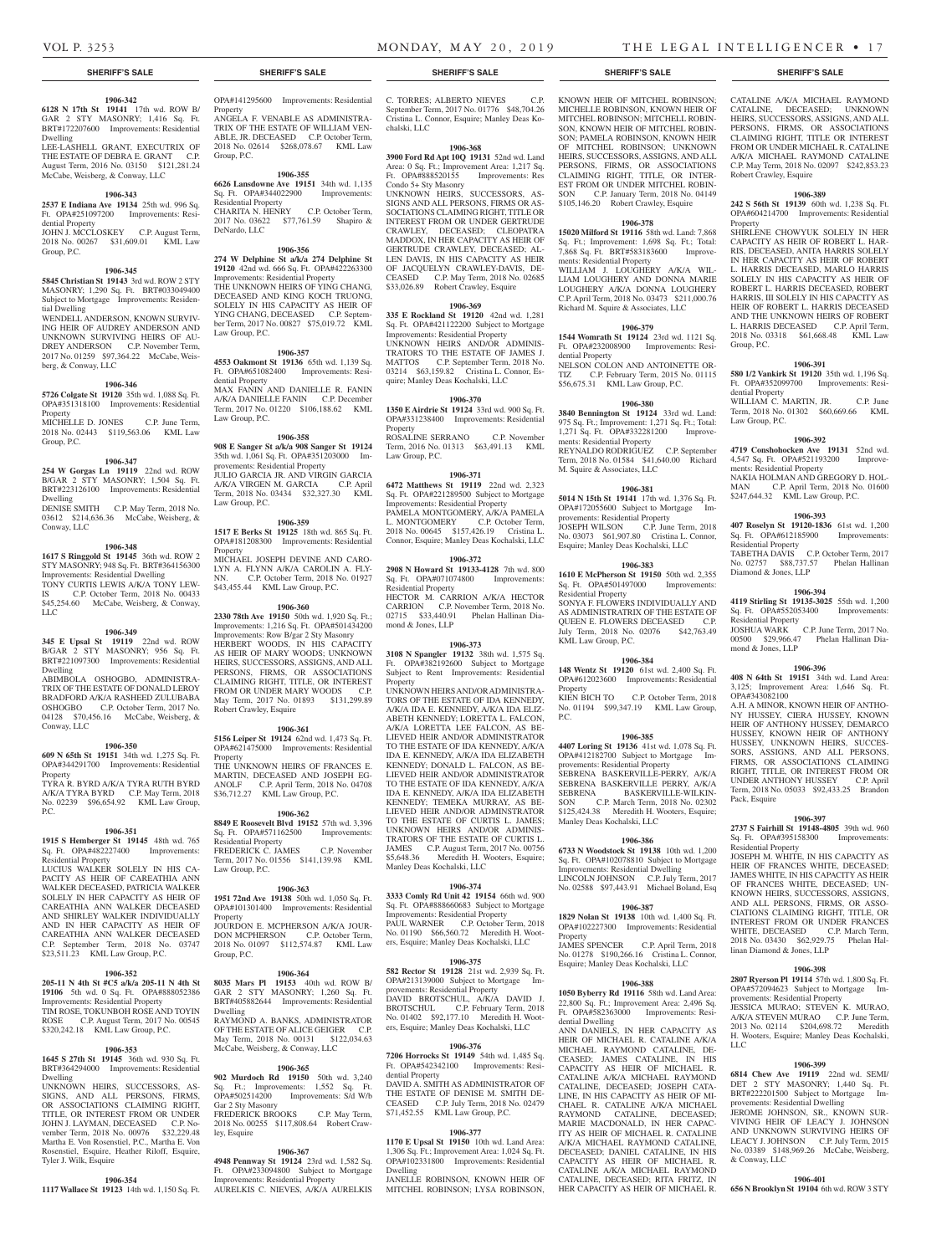MASONRY; 1,752 Sq. Ft. BRT#061268700 Improvements: Residential Dwelling

KEVIN GREEN, KNOWN SURVIVING HEIR OF WILLIAM JOHNSON AND UN-KNOWN SURVIVING HEIRS OF WILLIAM JOHNSON C.P. November Term, 2017 No. 01742 \$79,330.69 McCabe, Weisberg, & Conway, LLC

#### **1906-402**

**3234 N Etting St 19129** 38th wd. Land Area: 891 Sq. Ft.; Improvement Area: 1,199 Sq. Ft. OPA#381253100 Improvements: Residential Dwelling

UNKNOWN HEIRS, SUCCESSORS, AS-SIGNS, AND ALL PERSONS, FIRMS, OR ASSOCIATIONS CLAIMING RIGHT, TITLE, OR INTEREST FROM OR UNDER LEWIS N. BONDS, DECEASED; THOMAS BEN-SON, IN HIS CAPACITY AS HEIR OF LEW-IS N. BONDS, DECEASED; ERIQ BEARD, IN HIS CAPACITY AS HEIR OF LEWIS N. BONDS, DECEASED; CELYA BEARD, IN HER CAPACITY AS HEIR OF LEWIS N. BONDS, DECEASED; LEWIS BONDS, III, IN HIS CAPACITY AS HEIR OF LEWIS N. BONDS, DECEASED; BRANDON BONDS, IN HIS CAPACITY AS HEIR OF LEWIS N. BONDS, DECEASED; JOY BONDS, IN HER CAPACITY AS HEIR OF LEWIS N. BONDS, DECEASED C.P. May Term, 2018 No. 03127 \$71,676.84 Robert Crawley, Esquire

# **1906-404**

**1631 French St 19121** 32nd wd. 827 Sq. Ft. OPA#321059800 Improvements: Residential Property

UNKNOWN HEIRS, SUCCESSORS, AS-SIGNS, AND ALL PERSONS, FIRMS, OR ASSOCIATIONS CLAIMING RIGHT, TITLE, OR INTEREST FROM OR UNDER LAUREN J. CHANDLER AND HOWARD YOUNG SOLELY IN HIS CAPACITY AS HEIR OF LAUREN J. CHANDLER A/K/A LAUREN J.<br>CHANDLER-YOUNG DECEASED CP CHANDLER-YOUNG, DECEASED March Term, 2016 No. 03382 \$110,273.53 KML Law Group, P.C.

# **1906-405**

**5238 N Sydenham St 19141** 17th wd. 1,200 Sq. Ft. OPA#172098000 Improvements: Residential Property<br>KEITH COOPER KEITH COOPER C.P. April Term, 2018

No. 04801 \$165,009.33 Shapiro & De-Nardo, LLC

# **1906-406**

**3940 N 9th St 19140-3104** 43rd wd. 1,024 Sq. Ft. OPA#433142700 Improvements: Residential Property

IRMA NELLY GODIZANO; DAMARIS GO-DIZANO; NEHEMIAH GODIZANO; EVAN-GELINE GODIZANO C.P. January Term, 2018 No. 00749 \$18,648.10 Phelan Hallinan Diamond & Jones, LLP

# **1906-407**

**1131 E Sanger St, a/k/a 1131 Sanger St 19124-1130** 62nd wd. 1,222 Sq. Ft. OPA#621055700 Improvements: Residential Property

BILLIE R. GARFIELD A/K/A BILLIE R. GORDON C.P. January Term, 2019 No. 02204 \$80,181.78 Phelan Hallinan Diamond & Jones, LLP

# **1906-408**

**6646 N Smedley St 19126** 10th wd. ROW B/GAR 2 STY MASONRY; 1,262 Sq. Ft. BRT#101040100 Improvements: Residential Dwelling

RASHEA EDMOND, KNOWN SURVIVING HEIR OF MARY L. EDMOND, RAMIKA EDMOND, KNOWN SURVIVING HEIR OF MARY L. EDMOND AND UNKNOWN SURVIVING HEIRS OF MARY L. EDMOND C.P. May Term, 2016 No. 01490 \$112,393.77 McCabe, Weisberg, & Conway, LLC

# **1906-409**

**6151 Baynton St 19144-2036** 59th wd. 2,610 Sq. Ft. OPA#592194500 Improvements: Residential Property TERRY SCOTT C.P. January Term, 2018 No. 01931 \$85,934.48 Phelan Hallinan Diamond & Jones, LLP

# **1906-410**

OPA#612049900 Improvements: Residential Property

KIM MARSHALL, IN HER CAPACITY AS HEIR OF JAMES DICKERSON, DECEASED; UNKNOWN HEIRS, SUCCESSORS, AS-SIGNS, AND ALL PERSONS, FIRMS, OR ASSOCIATIONS CLAIMING RIGHT, TITLE, OR INTEREST FROM OR UNDER JAMES DICKERSON, DECEASED C.P. January Term, 2017 No. 01851 \$215,056.08 Phelan Hallinan Diamond & Jones, LLP

# **1906-411**

**423-D E Haines St 19144** 59th wd. 1,711 Sq. Ft. OPA#592006540 Improvements: Residential Dwelling

UNKNOWN HEIRS, SUCCESSORS, AS-SIGNS, AND ALL PERSONS, FIRMS, OR ASSOCIATIONS CLAIMING RIGHT, TITLE, OR INTEREST FROM OR UNDER JOYCE C. ALEXANDER, DECEASED; SAMARA ALEXANDER IN HER CAPACITY AS HEIR OF JOYCE C. ALEXANDER, DECEASED; ESHANA ALEXANDER IN HER CAPACITY AS HEIR OF JOYCE C. ALEXANDER, DE-CEASED; TIERRA TINA IN HER CAPAC-ITY AS HEIR OF JOYCE C. ALEXANDER, DECEASED; TANEE TINA IN HER CAPAC-ITY AS HEIR OF JOYCE C. ALEXANDER, DECEASED C.P. January Term, 2018 No. 05464 \$63,413.73 RAS Citron, LLC - Robert Crawley, Esq

# **1906-412**

**8410 Torresdale Ave 19136-1518** 65th wd. 1,440 Sq. Ft. OPA#652318800 Subject to Mortgage Improvements: Residential Property

MICHAEL D TAYLOR A/K/A MICHAEL TAYLOR; SINAI T. TAYLOR C.P. June Term, 2018 No. 00745 \$236,002.83 Phelan Hallinan Diamond & Jones, LLP

# **1906-413**

**1342 E Berks St D a/k/a, 1342 E Berks St, Unit D a/k/a 7 19125-2817** 18th wd. 1,689 Sq. Ft. OPA#888180022 Improvements: Residential Property ANTHONY COVINGTON C.P. April Term, 2017 No. 01063 \$471,827.37 Phelan Hallinan Diamond & Jones, LLP

# **1906-414**

**5115 Race St 19139** 44th wd. 1,584 Sq. Ft. OPA#441031400 Improvements: Residential Property JOHNNY C. SMITH C.P. October Term,

2018 No. 03792 \$69,788.31 Phelan Hallinan Diamond & Jones, LLP

#### **1906-415**

**7019 Reedland St 19142-1715** 40th wd. 1,024 Sq. Ft. OPA#406210000 Improvements: Residential Property CHRISTOPHER WYCHE C.P. December Term, 2017 No. 02807 \$55,632.77 Phelan Hallinan Diamond & Jones, LLP

# **1906-416**

**227 W Nedro Ave 19120** 61st wd. Land Area: 992 Sq. Ft.; Improvement Area: 1,168 Sq. Ft. OPA#612101100 Improvements: Row B/gar 2 Sty Masonry UNKNOWN HEIRS, SUCCESSORS, AS-

SIGNS, AND ALL PERSONS, FIRMS, OR ASSOCIATIONS CLAIMING RIGHT, TITLE, OR INTEREST FROM OR UNDER DIANE E. LAMAR A/K/A DIANA LAMAR A/K/A DIANA E. LAMAR, JASMIN M. LA-MAR KNOWN HEIR OF DIANE E. LAMAR A/K/A DIANA LAMAR A/K/A DIANA E. LAMAR, CHRISTIANA LAMAR, KNOWN HEIR OF DIANE E. LAMAR A/K/A DIANA LAMAR A/K/A DIANA E. LAMAR C.P. December Term, 2016 No. 02746 \$77,787.81 Robert Crawley, Esquire

# **1906-417**

**1228-1232 Arch St Unit 4D a/k/a 1228-32 Arch St #4D 19107-2816** 5th wd. 856 Sq. Ft. OPA#888038082 Subject to Mortgage Improvements: Residential Property

MAGDA TERESA VERGARA C.P. February Term, 2018 No. 03045 \$203,142.10 Phelan Hallinan Diamond & Jones, LLP

# **1906-418**

**1321 N. Allison St 19131** 52nd wd. Beginning Point: Situate on the East of Allison Street at the distance of one hundered forty-five feet Northward from the North side of Thompson<br>Street OPA#041325400 Improvements: Street OPA#041325400 Row 2 Sty Masonry ALLAN H. DAVENPORT, SR. C.P. April

Term, 2015 No. 00860 \$100,093.51 Patrick J. Wesner, Esquire

# **1906-419**

**199 W Chew Ave 19120-2455** 61st wd. 1,800 00710 \$79,374.17 KML Law Group, P.C. **4254 N 16th St 19140** 13th wd. 798 Sq. Ft. OPA#132117600 Improvements: Residential Property MARY GREEN C.P. July Term, 2018 No.

## **1906-420**

**7041 Buist Ave 19142** 40th wd. 1,200 Sq. Ft. OPA#406254100 Improvements: Residential Property GEORGE AKANNO C.P. October Term, 2013 No. 01637 \$55,955.78 KML Law Group, P.C.

### **1906-421 5631 Belmar Terr a/k/a 5631 Belmar St**

**19143** 51st wd. 992 Sq. Ft. OPA#514094500 Improvements: Residential Property

NATHANIEL ISAAC C.P. April Term, 2018 No. 02078 \$44,668.28 KML Law Group, P.C.

**1906422 1518 Womrath St 19124** 23rd wd. 1,075 Sq. Ft. OPA#232007600 Improvements: Residential Property MARIE JOSEPH AND ROSSELIN JOSEPH

C.P. November Term, 2018 No. 02914 \$60,751.21 KML Law Group, P.C. **1906-423**

**6211 Webster St 19143** 3rd wd. 1,678 Sq. Ft. OPA#033024900 Improvements: Residential Property BONICA D. LEE C.P. May Term, 2017 No.

04439 \$46,828.18 KML Law Group, P.C.

# **1906-424**

**2641 Emerald St 19125** 31st wd. Beginning Point: Containing in front or breadth on the said Emerald Street sixteen feet (including on the southwesterly side thereof the Northeastern-most moiety of half part of a Two Feet Four inches wide alley and extending in depth Thirty-Six Feet) OPA#311086400 Improvements: Row 3 Sty Masonry THOMAS J. BARTON & EILEEN BAR-TON C.P. October Term, 2018 No. 02352 \$121,654.95 Patrick J. Wesner, Esquire

#### **1906-425**

**1352 South St, Unit 214 19147** 2nd wd. 0 Sq. Ft. BRT#88-8303246 Improvements: Res Condo 5+ Sty Masonry JON COFFEE C.P. July Term, 2018 No. 03018 \$533,984.64 Emmanuel J. Argentieri, Esquire

### **1906-427**

**2423 S Iseminger St 19148** 39th wd. 679 Sq. Ft. OPA#394398300 Improvements: Residential Property THE UNKNOWN HEIRS OF MINNIE DI

LABBIO A/K/A MINNIE DI LABIO DE-CEASED C.P. October Term, 2018 No. 00200 \$182,490.02 KML Law Group, P.C.

# **1906-428**

**6710 Anderson St 19119** 22nd wd. 9,972 Sq. Ft. OPA#222253000 Improvements: Residential Dwelling JAMES WHITE, III, PERSONAL REPRE-SENTATIVE OF THE ESTATE OF BARBA-RA SELBY; ESTATE OF BARBARA SELBY; SICILY SELBY SMITH, KNOWN HEIR OF BARBARA SELBY; UNKNOWN HEIRS, SUCCESSORS, ASSIGNS, AND ALL PER-SONS, FIRMS, OR ASSOCIATIONS CLAIM-ING RIGHT, TITLE, OR INTEREST FROM OR UNDER BARBARA SELBY C.P. August Term, 2017 No. 03160 \$199,662.69 RAS Cintron LLC, Robert Crawley Esq

# **1906-429**

**7207 Kindred St 19149** 54th wd. Land Area: 1,539 Sq. Ft.; Improvement Area: 1,188 Sq. Ft. OPA#542292200 Improvements: Residential Dwelling

RICHARD O. ROLAND A/K/A RICHARD ROLAND; UNITED STATES OF AMERICA C.P. April Term, 2018 No. 02754 \$103,866.11 RAS Cintron, LLC, Robert Crawley, Esq

### **1906-430**

**4615 James St 19137** 45th wd. 2,700 Sq. Ft. OPA#453415800 Improvements: Residential Property STEVEN J. LIPP, AS ADMINISTRATOR OF THE ESTATE OF JOHN A. LIPP C.P. November Term, 2018 No. 02910 \$62,412.93 Justin F. Kobeski, Esquire; Manley Deas Ko-

# **1906-431**

chalski LLC

**7424 Fayette St 19138** 50th wd. 1,616 Sq. Ft. OPA#501013900 Subject to Mortgage Improvements: Residential Property NICOLE HOGUE, A/K/A NICOLE WHITE-HOGUE; UNKNOWN HEIRS AND/OR ADMINISTRATORS OF THE ESTATE OF NICOLE HOGUE, A/K/A NICOLE WHITE-HOGUE C.P. July Term, 2018 No. 00483 \$133,844.11 Justin F. Kobeski, Esquire; Manley Deas Kochalski LLC

# **1906-432**

**1857 E Orleans St 19134** 25th wd. 1,136 Sq. Ft. OPA#252168100 Subject to Mortgage Improvements: Residential Property MIKE C. JONES C.P. October Term, 2018<br>No. 01708 \$57,153.54 Meredith H. Woot- $$57,153.54$ ers, Esquire; Manley Deas Kochalski, LLC

### **1906-433**

**5035 Stenton Ave 19144** 12th wd. 1,275 Sq. Ft. OPA#121217800 Improvements: Residential Property KIMBERLY D. WATSON C.P. June Term, 2018 No. 02225 \$34,531.97 KML Law

# **1906-434**

Group, P.C.

**3509 Englewood St 19149** 55th wd. 1350.56 Sq. Ft. OPA#551505600 Improvements: Residential Property<br>JOHNNY CRUZ

C.P. March Term, 2016

**SHERIFF'S SALE SHERIFF'S SALE SHERIFF'S SALE SHERIFF'S SALE SHERIFF'S SALE**

No. 02045 \$148,764.56 KML Law Group, P.C.

Residential Dwelling

Real Estate

Real Estate

Real Estate

Stern & Eisenberg PC

Stern & Eisenberg PC

Kochalski, LLC

Residential Property

Residential Property

Diamond & Jones, LLP

dential

berg PC

dential Property

linan Diamond & Jones, LLP

dential Property

mond & Jones, LLP

ments: Residential Property

linan Diamond & Jones, LLP

linan Diamond & Jones, LLP

PC

RYAN C. HAYES C.P. March Term, 2018 No. 00713 \$202,875.95 Powers Kirn, LLC **1906-449 3908 Pulaski St 19140** 13th wd. 1,023 Sq. Ft. BRT#131209200 Improvements: Residential

ENRIQUE MIR C.P. December Term, 2018 No. 03304 \$57,503.09 Stern & Eisenberg

**1906-450 3534 Kyle Rd 19154** 66th wd. 1,799 Sq. Ft. BRT#662352300 Improvements: Residential

ANY AND ALL KNOWN AND UNKNOWN HEIRS, EXECUTORS, ADMINISTRATORS AND DEVISEES OF THE ESTATE OF JOHN D. BROADBENT, SR., DECEASED C.P. July Term, 2018 No. 00437 \$154,110.61

**1906-451 5340 Turner St 19131** 52nd wd. 1,024 Sq. Ft. BRT#521048100 Improvements: Residential

BISHOP HENRY A. MOULTRIE, IL SOLELY IN HIS CAPACITY AS CO-EXECUTOR OF THE ESTATE OF WALDA B. MOULTRIE, DECEASED AND BENJAMIN FRANKLIN MOULTRIE, SOLELY IN HIS CAPACITY AS CO-EXECUTOR OF THE ESTATE OF WALDA B. MOULTRIE, DECEASED C.P. February Term, 2018 No. 00674 \$86,474.24

**1906-452 3600 Conshohoken Ave Aparment 1409 19131** 52nd wd. 1,251 Sq. Ft. OPA#888520562 Improvements: Residential Property ANDRE DERRICK HUBBARD, A/K/A AN-DRE D. HUBBARD; DEBRA HUBBARD C.P. April Term, 2018 No. 01393 \$100,842.47 Meredith H. Wooters, Esquire; Manley Deas

**1906-453 11925 Stevens Rd 19116-2509** 58th wd. 1,332 Sq. Ft. OPA#582579000 Improvements:

FAIZA SIMANKIN; DMITRIY SIMANKIN; RUSLAN SIMANKIN C.P. June Term, 2018 No. 00378 \$159,920.39 Phelan Hal-

**1906-455 5752 Walton Ave 19143-2428** 46th wd. 1,110 Sq. Ft. OPA#463089500 Improvements:

MINNIE R. SMITH, IN HER CAPACITY AS HEIR OF CAD SMITH A/K/A CAD VANCE SMITH A/K/A CAD VANCE SMITH, SR, DECEASED C.P. November Term, 2015 No. 03852 \$54,549.51 Phelan Hallinan

**1906-456 7371 Woolston Ave 19138** 10th wd. 1,436 Sq. Ft. BRT#102418600 Improvements: Resi-

ROSLYN A. PAIGE C.P. October Term, 2017 No. 01014 \$86,939.64 Stern & Eisen-

**1906-457 4302 Deerpath Ln 19154** 66th wd. 2,157 Sq. Ft. OPA#662446000 Improvements: Resi-

HARRY J. WEXLER A/K/A HARRY J. WEX-<br>LER. JR. C.P. December Term. 2016 No.

01211 \$158,533.98 KML Law Group, P.C. **1906-458 5715 Leonard St 19149-3518** 62nd wd. 1,220 Sq. Ft. OPA#621516000 Subject to Mortgage Improvements: Residential Property KENNETH J. MARTUS C.P. October Term, 2018 No. 01917 \$33,283.77 Phelan Hal-

**1906-459 516 Cross St 19147-6513** 1st wd. 1,112 Sq. Ft. OPA#011292100 Improvements: Resi-

ROSALIND MCCREA A/K/A ROSALIND C. MCCREA C.P. January Term, 2012 No. 00378 \$168,747.99 Phelan Hallinan Dia-

**1906-460 2901 S Robinson St 19142-3417** 40th wd. 1,216 Sq. Ft. OPA#402090600 Improve-

KYHA WILLIAMS C.P. December Term, 2017 No. 04068 \$145,012.00 Phelan Hal-

**1906-461 6122 Nassau Rd 19151-4505** 34th wd. 1,985 Sq. Ft. OPA#342078200 Subject to Mortgage Improvements: Residential Property VERNON LUCAS; BEVERLY LUCAS-KING; ROBERT LUCAS; STANLEY L.

C.P. December Term, 2016 No.

# **1906-435**

**6500 N 18th St 19129** 17th wd. 16' x 90' or 1,440 Sq. Ft. (lot); 1,856 Sq. Ft. (improvement area) OPA#172282700 Subject to Mortgage Improvements: Unknown GINNS BOND & MORTGAGE CO. C.P. August Term, 2018 No. 01897 \$144,555.55 Donald S. Litman/Daniel H. Assaraf, The Ginsburg Law Firm

#### **1906-436**

**8112 Rugby St 19150** 50th wd. 2,585 Sq. Ft. OPA#502085400 Subject to Mortgage Improvements: Residential Property

ROBYN M. JOHNSON, A/K/A ROBYN JOHNSON; SARAH D. JOHNSON A/K/A SARAH JOHNSON (DECEASED); BRIAN JOHNSON, ADMINISTRATOR OF THE ES-TATE OF SARAH D. JOHNSON A/K/A SAR-AH JOHNSON C.P. September Term, 2011 No. 01168 \$240,122.56 Meredith H. Wooters, Esquire; Manley Deas Kochalski, LLC

# **1906-437**

**6213 Clearview St 19138** 59th wd. 861 Sq. Ft. OPA#592308100 Improvements: Residential Property

DOROTHY M. ROLISON A/K/A DOROTHY ROLISON C.P. March Term, 2018 No. 02052 \$41,043.00 KML Law Group, P.C.

# **1906-440**

**1507 W Courtland St 19140** 13th wd. 1,284 Sq. Ft. OPA#132378500 Improvements: Residential Property FATIMA WHITE C.P. October Term, 2017 No. 02823 \$92,028.07 KML Law Group, P.C.

# **1906-441**

**3343 Morning Glory Rd 19154** 66th wd. 2,160 Sq. Ft. OPA#663043400 Improvements: Residential Dwelling EUGENE BUKH, NATALIE BUKH, 3343 MORNING GLORY ROAD, LLC, UNITED STATES OF AMERICA - DEPT. OF THE TREASURY-IRS C.P. December Term, 2018 No. 02915 \$170,000.00 The Law Offices of Jon Taylor, Esquire

**1906-442 6432 Haverford Ave 19151** 34th wd. 1,554 Sq. Ft. OPA#343040300 Improvements:

PAULA HARRIS, A/K/A PAULA M. HAR-RIS, BEVERLY STANFORD-HARRIS, A/K/A BEVERLY R. STANFORD-HAR-RIS C.P. October Term, 2018 No. 01034 \$61,546.33 Justin F. Kobeski, Esquire; Man-

**1906-443 3129 Holly Rd 19154** 66th wd. 2,826 Sq. Ft. OPA#663017600 Improvements: Residential

TERRIANNE DENIKEN C.P. November Term, 2015 No. 02815 \$59,956.15 KML

**1906-444 4526 Van Kirk St 19135** 41st wd. 2500 Sq. Ft. OPA#411091700 Improvements: Residential

KEITH GRAHAM AND ISHELLETA WATT GRAHAM C.P. December Term, 2017 No. 04267 \$130,841.68 KML Law Group, P.C. **1906-445 4506 Belgrade St 19137** 45th wd. 2,000 Sq. Ft. OPA#453177700 Subject to Mortgage Improvements: Residential Property JAIME BAYONA; KRISTINA SCOTT A/K/A K. SCOTT C.P. May Term, 2018 No. 01261 \$182,044.60 Cristina L. Connor, Esquire;

**1906-446 1212 N 64th St 19151** 34th wd. Land: 1,616 Sq. Ft.; Improvement: 1,542 Sq. Ft.; Total: 1,616 Sq. Ft. OPA#344256300 Improve-

NIAJA BROWN C.P. July Term, 2017 No. 01855 \$74,308.69 Richard M. Squire &

**1906-447 145 Widener St 19120** 61st wd. 1,260 Sq. Ft. BRT#612126700 Improvements: Residential

YVETTE JAMES, INDIVIDUALLY AND AS HEIR OF THE ESTATE OF WALTON JAMES, DECEASED AND UNKNOWN HEIRS, SUCCESSORS, ASSIGNS, AND ALL PERSONS, FIRMS, OR ASSOCIATIONS CLAIMING RIGHT, TITLE, OR INTEREST FROM OR UNDER WALTON JAMES, DE-CEASED C.P. May Term, 2018 No. 01262

**1906-448 12034 Glenfield Rd 19154** 66th wd. 3,105 Sq. Ft. BRT#66-2183400 Improvements:

\$125,453.53 Powers Kirn, LLC

Manley Deas Kochalski, LLC

ments: Residential Property

Associates, LLC

Dwelling

Residential Property

ley Deas Kochalski LLC

Property

Property

Law Group, P.C.